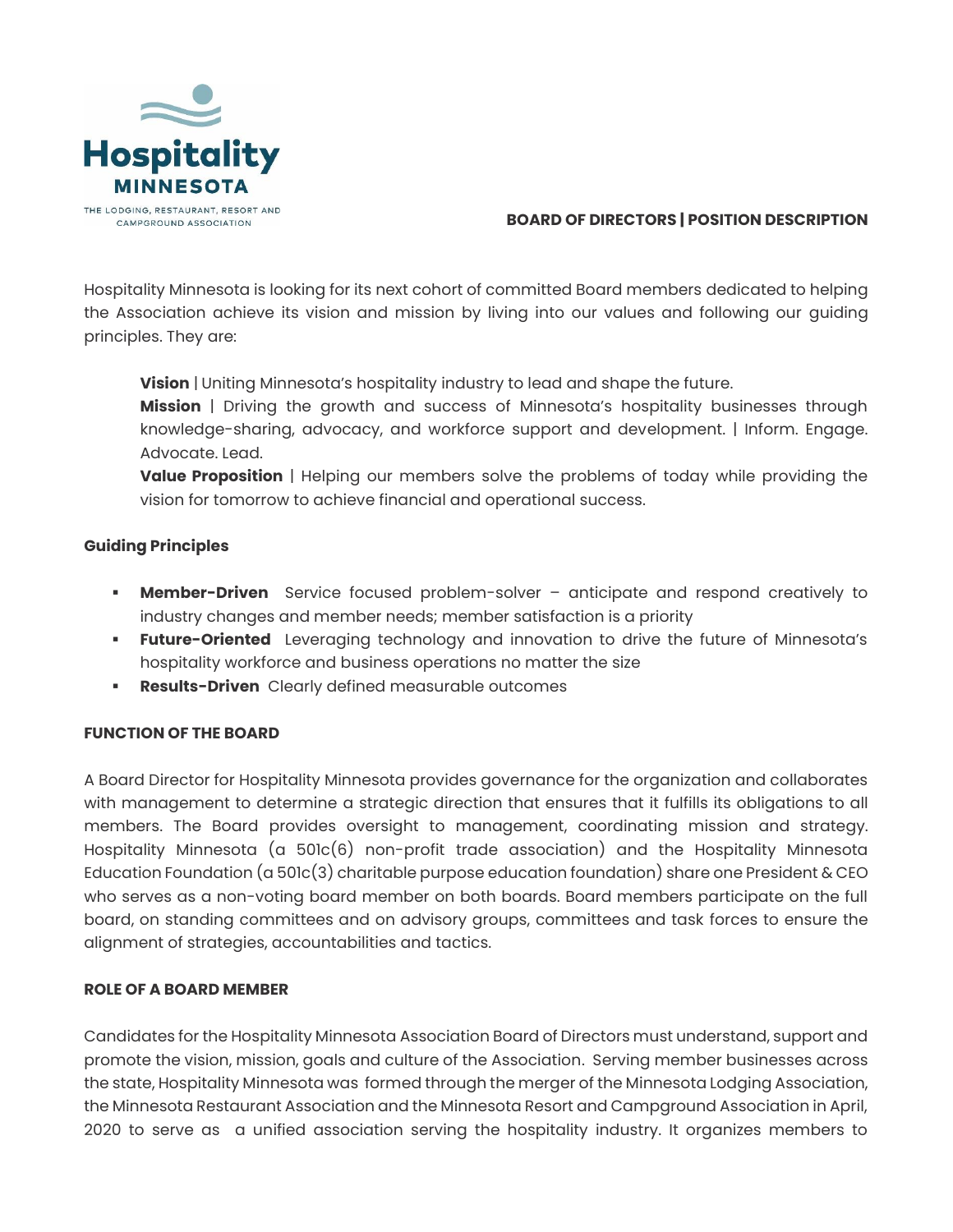

advocate for the interests of business owners and their employees, brokers access to value-added resources that help businesses thrive, and provides opportunities for education and training to grow and strengthen the hospitality industry in Minnesota.

Participation on the Hospitality Minnesota Board of Directors facilitates connections to other [industry](http://www.lifesciencealley.org/members/member_list.aspx)  [leaders;](http://www.lifesciencealley.org/members/member_list.aspx) offers opportunities to build business knowledge throug[h education](http://www.lifesciencealley.org/programs_events/) an[d networking,](http://www.lifesciencealley.org/programs_events/alley_chats.aspx) insights into current trends, regulations, emerging technologies; and the power of a [collective voice](http://www.lifesciencealley.org/about/government_involvement.aspx) in local, state and federal policy-making.

The Board is charged with setting the strategic direction, developing policy, acting as Fiduciaries, and providing mission oversight, while staff are responsible for the operation and administration of the organization.

# **QUALIFICATIONS**

## 1. **Individual Characteristics**

- A. **Integrity and Accountability** Bring integrity, insight, energy and analytical skills to Board deliberations. Be accountable in fulfilling the stated requirements of the position.
- B. **Time Commitment** Make the commitment to devote the necessary time and attention to oversee the affairs of a non-profit organization and participate in its signature events, including the preparation needed to fully participate and serve.
- C. **High Performance** Act as an independent thinker who can challenge and stimulate management to the betterment of the association and the industry it serves.
- D. **Vision, Knowledge, Experience and Intuition** Bring vision, knowledge, experience and intuition to help drive the future success of the business.
- E. **Perspective** Serve, with the "association and industry first" in mind, while tending to the diverse interests and communities that make up the hospitality ecosystem. Personal and professional gain is secondary.

#### 2. **Leadership Attributes**

- A. **Self-Leadership** Possesses the confidence and trust of others through authentic, ethical, respectful leadership behavior , adapting effectively to change, and pursuing continuous selfdevelopment.
- B. **Relationships** Builds and leverages strong, generative and lasting relationships with people. Creates an environment in which diversity is welcome and people communicate honestly and openly and work collaboratively to build Hospitality Minnesota.
- C. **Performance** Focuses on achieving goals of the association and the industry as a whole with dedication and persistence, anticipating and overcoming barriers to desired results.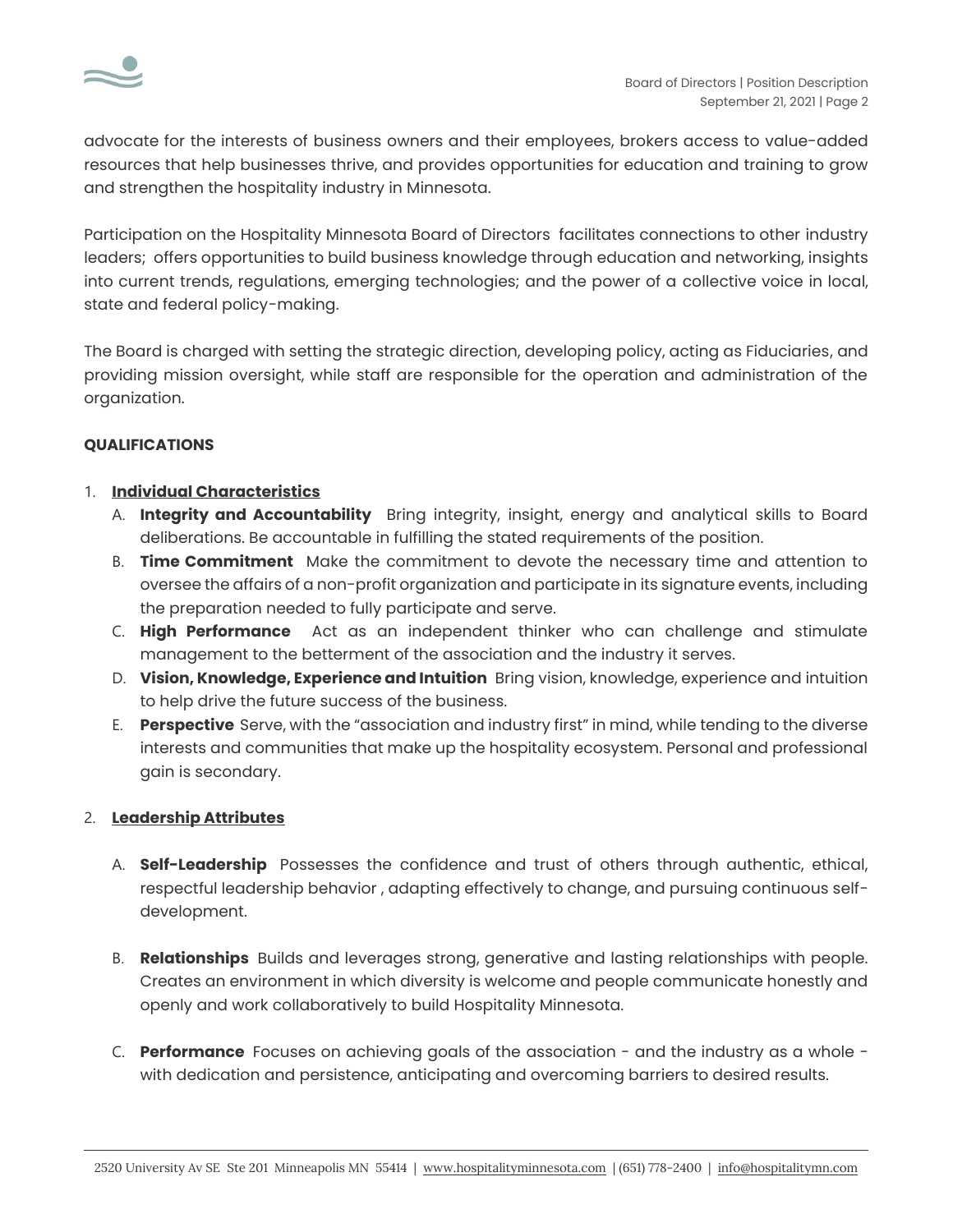

- D. **Discipline** Maintains membership focus and organizational alignment, while driving continuous improvement and innovation.
- E. **Stewardship** Makes sound decisions that protect the Hospitality Minnesota's interests, brand and culture. Considers the effect of one's own actions on the reputation of the organization, and leverages opportunities to produce positive long-term impact.
- F. **Participation** Promotes the Association's business by engaging in the organization's programs/events; conducts the appropriate review and preparation for board meeting engagement; serves as an ambassador for Hospitality Minnesota within your organization and community; demonstrates support for the organization's mission by considering sponsorship support and annually pay the fair amount of your organization's membership dues.

## 3. **Boardroom Knowledge, Skills and Abilities**

- A. **Leadership and Management Experience** Currently holds a leadership position in a hospitality business or organization and/or demonstrates expertise in dealing with complex business situations including those with a non-profit and/or industry scope.
- B. **Industry Knowledge** Possesses industry experience or knowledge in areas of pertaining to Hospitality Minnesota and its diverse members, with particular emphasis on the three core industry sectors of lodging, restaurants, resorts and campgrounds.
- C. **Skills** Possesses and/or acquires additional knowledge and skills in areas of importance to Hospitality Minnesota such as:

#### **Strategy and Planning**

- **•** Insights on business issues and contribute to strategy-making process.
- Sufficient understanding of non-profit organizations.

#### **Human Resources**

- **Knowledge and insights on human resources trends impacting the hospitality industry.**
- **•** Familiarity with Hospitality Minnesota's staff roles, hiring practices and policies. Dedication to equal opportunity employment standards and practices.

#### **Financial Management**

- **•** Knowledge and understanding of budget strategy generally, and the ability to read, understand and discuss financial statements.
- Basic understanding of financial drivers unique to a non-profit trade association.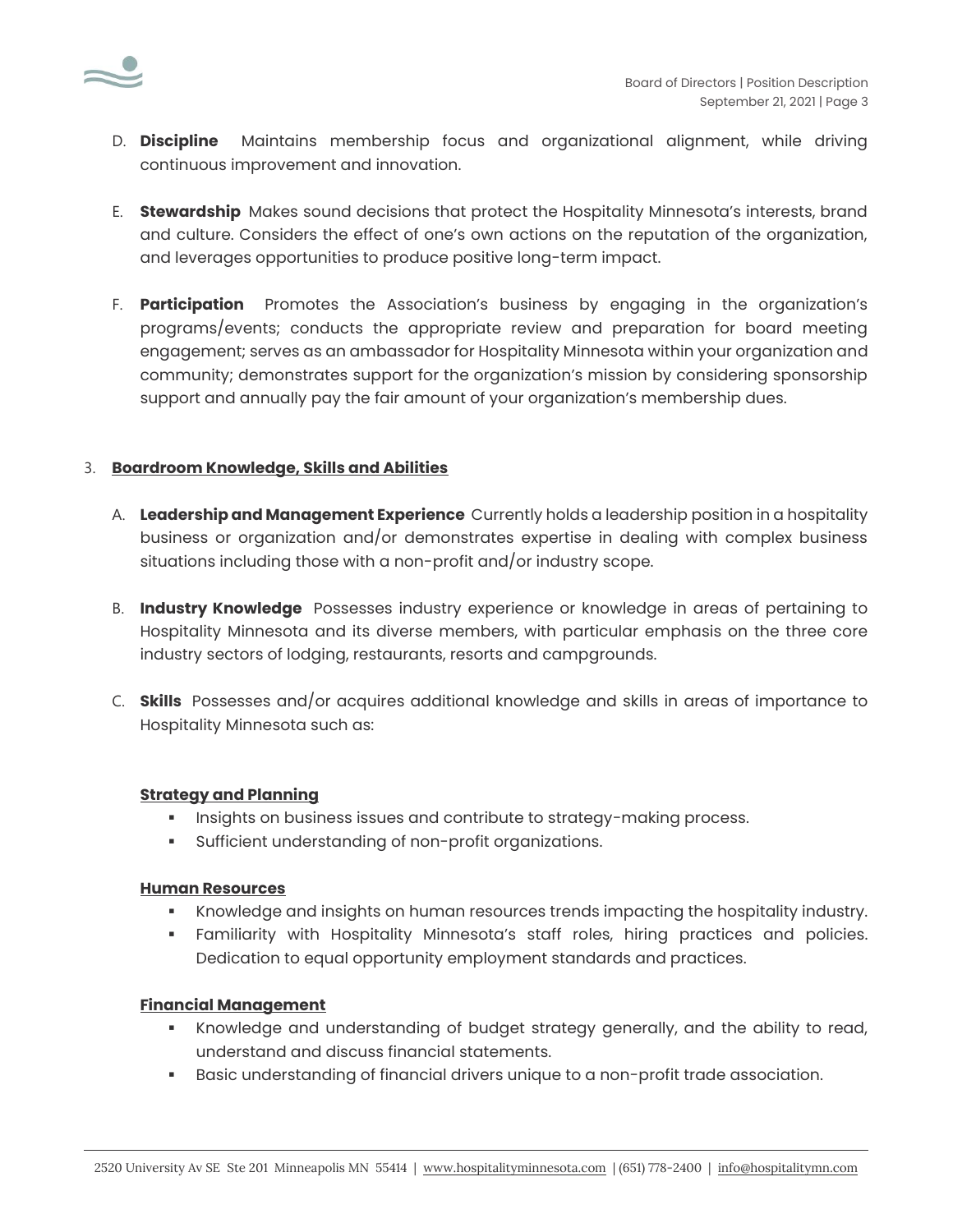

### **Fundraising/Political Action Committee**

▪ Support the Hospitality Minnesota Political Action Committee (HOPAC) through financial contributions and by serving as ambassador/influencer to encourage membership participation.

### **IT Knowledge**

▪ Expertise in the emerging trends in hospitality-related technology and their application to help drive business decisions.

#### **BOARD RESPONSIBILITIES**

The entire board is legally responsible for all areas listed below. As a practical matter, however, responsibilities are delegated to committees. Committees seek board approval of their recommendations. It is expected that board members will participate on one or more committees.

#### **Entire Board**

- A. **Business plan** Strategic and annual
- B. **Programmatic direction** Ensure alignment with industry needs and anticipates trends
- C. **Succession planning** Recruit/retain chief executive, audit/accounting firm and attorney
- D. **Annual operating budget and interim reports** Provide financial and resources oversight
- E. **Capital structure and capital expenditures** Longer-term infrastructure investments
- F. **Legal matters** By-laws, elections, compliance, ethical integrity
- G. **Board governing policies and processes** Clearly delineated from management policies
- H. **Committee Oversight** Agendas, assignments and outcomes

#### **Other Board Responsibilities Include**

- **•** Define and advance mission and purpose.
- Support the chief executive, assess organization performance and maintain accountability.
- Guide strategic planning.
- **•** Promote the organization and help attract new members.
- **•** Recruit and develop future volunteer leaders.
- Determine, monitor and identify opportunities to enhance programs and services.

Hospitality Minnesota encourages and follows the guidelines set forth from the Office of the Minnesota Attorney General regarding fiduciary duties of directors of non-profit organizations. As such, we ask adherence to the following duties from board members:

1. **Duty of Care** Directors must discharge their duties in good faith, in a manner the director reasonably believes to be the best interests of the organization.